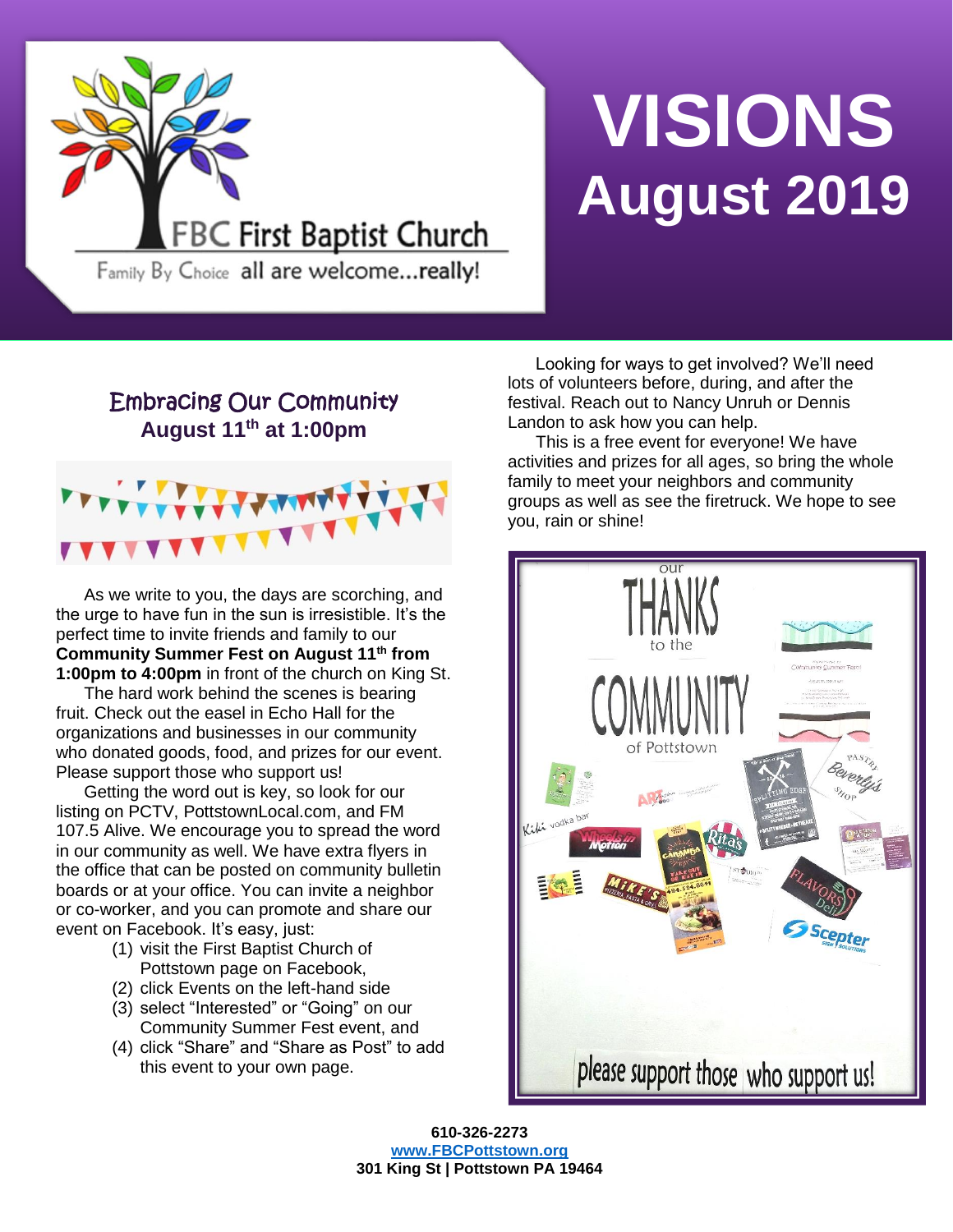# It's A Whale of a Tale! **August 4 th at 11:00am**



It is a whale of a tale that we will be telling as we worship **August 4 th at 11:00am.** at the home of John and Myra Forrest! Come for a fun and creative worship experience near the pool and stay for a potluck picnic and pool party! Bring something to share if you are able; if not, just come! There will be shade for those who want/need it, food and fun for all, and a whale of a good time for everyone! The address is:

2475 Rosenberry Road Gilbertsville, PA 19525 Join us for a fun day of fellowship and meet the whale.



# Expressing Gratitude

One good turn inspires another…that's what happened when our friend Randy Kurtz donated mulch for the front garden beds at the church. Volunteers who came to spread it were blessed by the gift of energy and spirit of our neighbor, George, who lives across the street. George, a former landscaper, spent several hours helping us mulch! Both Randy and George's, along with Deb Brauner and Jeanne Petrosky and Jane Gruen's, efforts are greatly appreciated!



 Additionally, we give thanks to Nancy and Rick Unruh who spent long hours cleaning up the water in New Fellowship Hall and outside the CCLU office after a recent storm. We give thanks for your ready willingness to help!

# Association of Welcoming and Affirming Churches



 FBC has applied to the Association of Welcoming and Affirming Baptists, a national organization of a variety of kinds of Baptists who share their welcome and inclusion of sexual minority persons.

To support our application, we took a special offering in July and collected \$340! Keep an eye out for updates on our application.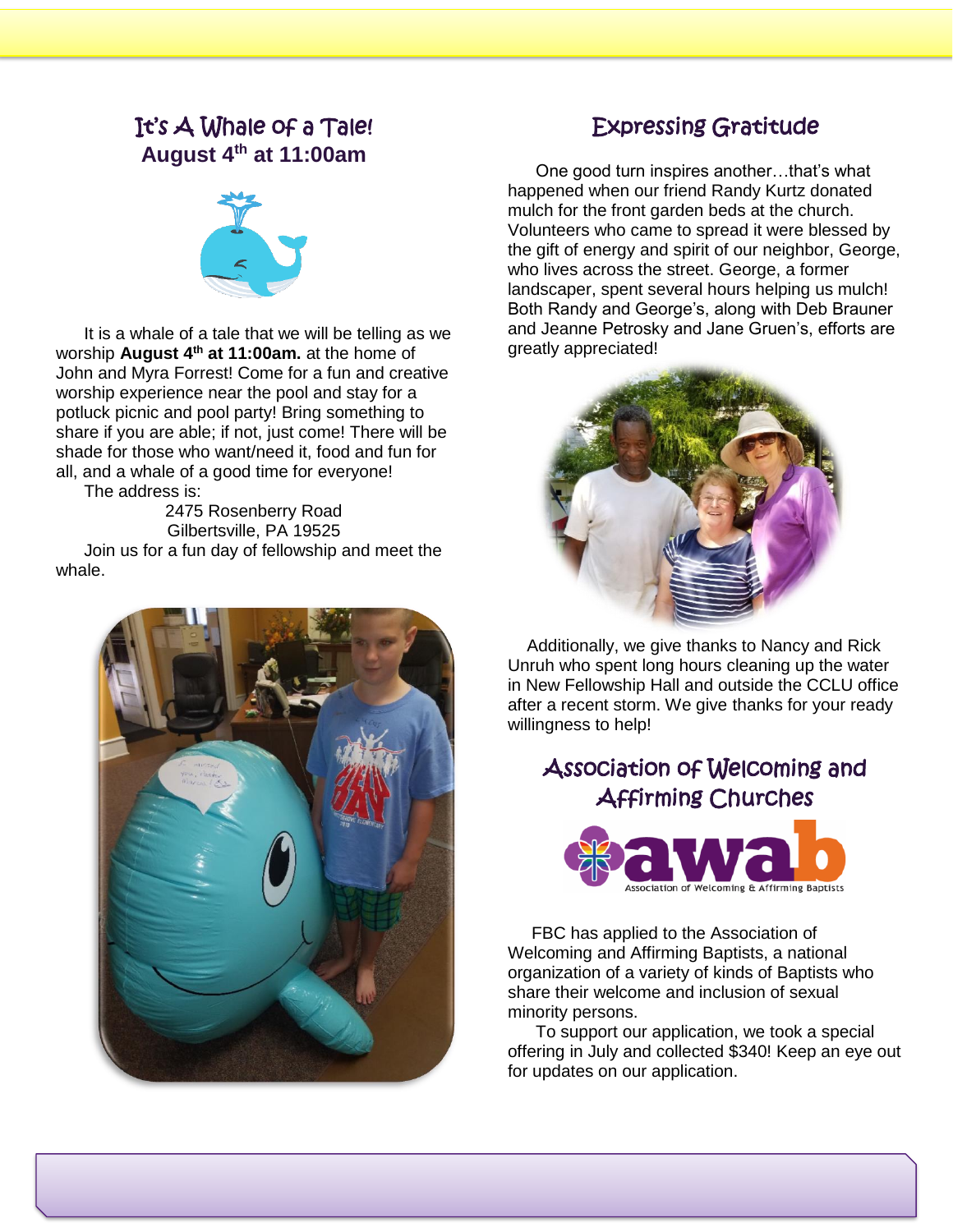# Looking Ahead

• **Labor Day Worship at Shenkel UCC**

This Labor Day weekend, Sunday, Sept 1<sup>st</sup>, we will once again join other churches in our community to worship at Shenkel UCC. Worship will begin at 10:00am. This is a wonderful time of sharing with others; please plan to join us!

#### • **Fall Schedule**

 We are making some changes in our Sunday schedule this fall! **Worship will continue to begin at 10:00am, and it will be followed by Learning Communities (aka Sunday School) for both kids and adults from 11:15am-12:00pm. This schedule will begin Sunday, Sept 8 th .**

 Our Adult Learning Community will be a study of a book called *Holy Currencies: 6 Blessings for Sustainable Missional Ministries.* This book provokes a dynamic conversation about the possibilities of blessing and abundance in the midst of a mindset of scarcity and limits. You are encouraged to purchase the book to read along; if you would like to order a copy, please let the church office know, and we can order them together.

## Let's Connect – with Kristi



For the first article in this series about the PASSIONS of our congregation, I was privileged to interview our new Administrative Assistant Kristi Pless.

Those who have met Kristi will not be surprised to learn that she is passionate about helping others. Here is her interview (edited for space):

Q. What are you passionate about? What is it that energizes you?

A. Helping others has been my passion for a long time, but...I prefer to work behind the scenes or in a small group. I am energized when I get to build the lights that let others shine.

Q. When did this become a passion for you? A. I have wanted to be a 'helper' since I was a child. My career path has wandered, but I consistently found joy in volunteering or helping others succeed. This job at FBC gives me the opportunity to use all my skills to help. It feels amazing to come to work each day.

Q. What is a special memory you have of being a helper?

A. Ask me about my Grandpa's band saw and the wooden reindeer sometime!

Q. Is there anything else you would like us to know about your passion?

A. When I say 'I am happy to help', it is more than just words to me. Knowing that I was able to complete a task that helps you in some way brings me joy. I appreciate each opportunity because it leaves me feeling useful and successful.

And we thank you Kristi for the help you are to us!

> -Jane Gruen For the Diaconate Board

## Are you up to date?



The Diaconate is updating our church directory. If you know of changes/additions to your phone number, address, email, or cell phone numbers, please help us get a head start by calling or emailing the church office with your updated information! Send information to [office@fbcpottstown.org](mailto:office@fbcpottstown.org)

> – from the Diaconate Board Debra Brauner, Chairperson Board members – Jane Gruen, Ruth Chonka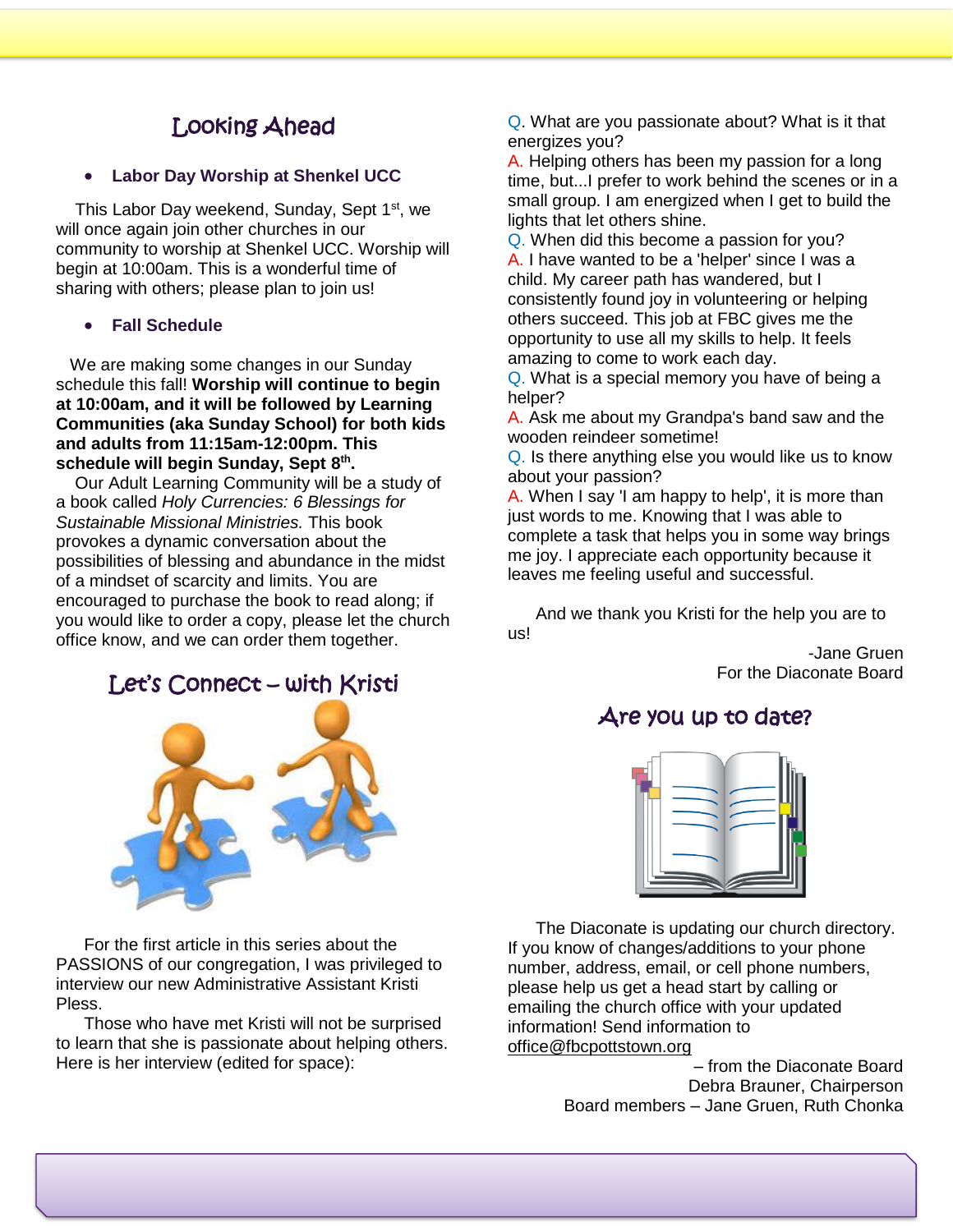## \$\$\$The Amazing Raise\$\$\$



#### **The Amazing Raise Day of Giving** in Pottstown is **Tuesday, October 15, 2019**.

Pledges to the Amazing Raise for First Baptist Church can be given **now**, or **any time through October 15<sup>th</sup>**. The pledge money will not be billed to your credit card until October 15<sup>th</sup>, even though you pledge ahead of time. *The money given to First Baptist and all other non-profits will be matched at a 75% rate if it is given through a pledge or on Tuesday, October 15th .* This is an opportunity for First Baptist to grow our bank account with very little effort! **We have already received \$1,600 in matching funds!**

The money needs to be given online. FBC will have a help desk on Tuesday, October 15<sup>th</sup> at the church for anyone who needs assistance with online giving.

> Respectfully, Dr. Myra Forrest



Although Sunday School is not meeting for the Summer, the CE Board is still busy. On **August 11th from 1:00pm to 4:00pm, Community Summer Fest** will be a day filled with fun activities for all. Time to get to know our neighbors, partner with community groups, learn fire safety and EMS safety, enjoy food, and much more! Plan to attend and help where you can. If you have any ideas for

activities, please share them with Nancy Unruh or Dennis Landon.

The Fall will bring new curriculum to Youth Sunday School.

Don't forget to keep collecting those Redner's Save-A-Tapes. Please place your tapes in the box on the shelves or in the CE mailbox.

-from the Board of Christian Education Chairperson of the Board: Nancy Unruh Sunday School Superintendent: Susan Heinz Board members: Lauren Emmell, Dennis Landon, Kathy Purington, Joel Dugan

# Silver Lining for Our Community

 The Cluster wants to **Bring the Basics** to their personal care pantry to help local friends and neighbors in need! They will announce **a new item and goal every month**.

The Cluster has set an August goal to collect 31 sets of silverware with 8 place settings per set!



The Cluster still has the following current needs:

- One-gallon Food Storage Bags
- Half-gallon Food Storage Bags
- Sandwich Bags
- Plastic Bags
- One-inch brown Masking Tape

All donations can be placed on the shelves in Echo Hall.

Cluster Fundraisers: Professional Pharmacy register tapes (includes prescriptions). Place in Ruth Chonka's mailbox.

Pamphlets are available on the tables in Echo Hall and the Sanctuary to help explain the services available at the Cluster in Pottstown.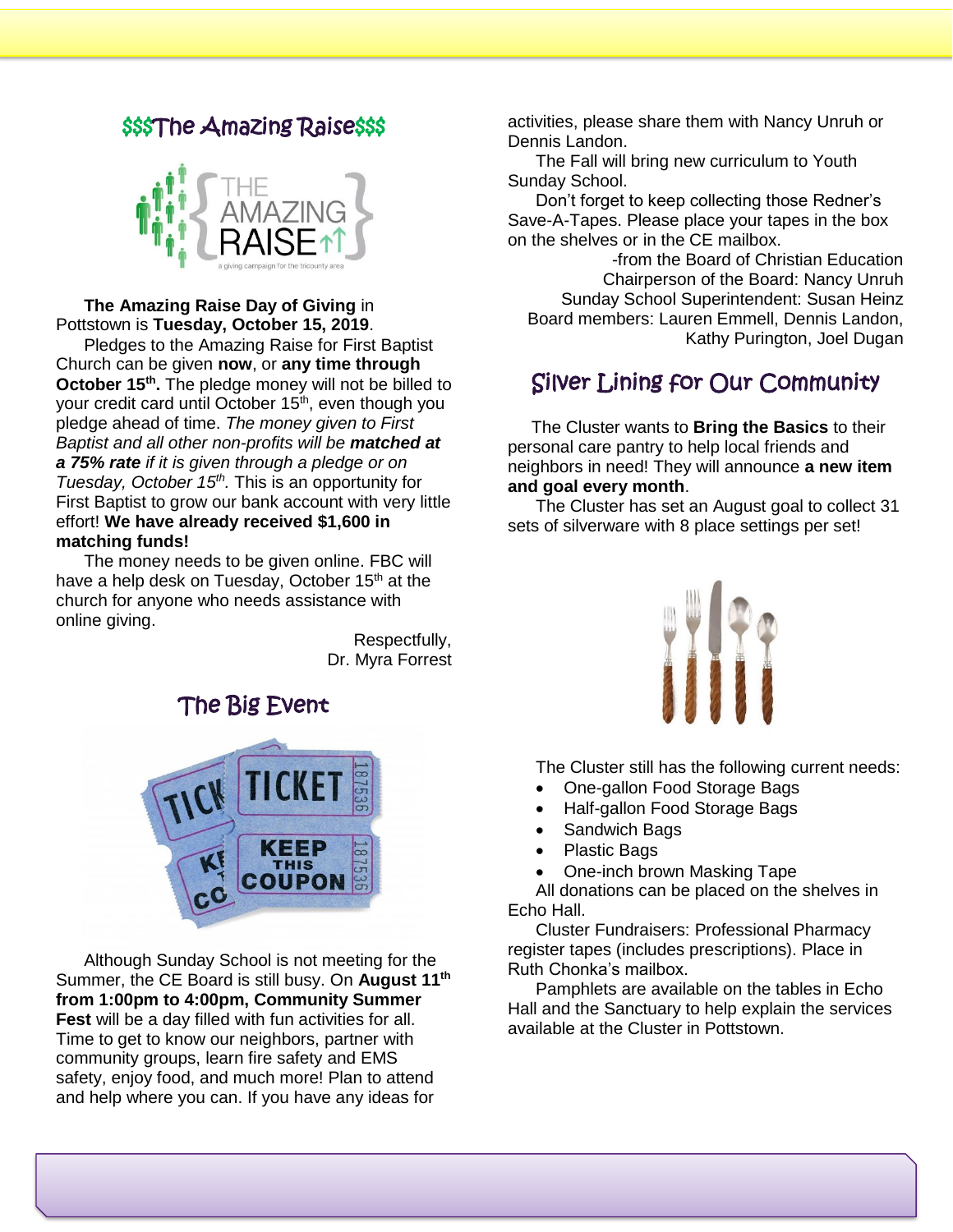## FBC's Tuning Up



As the choir takes a break over the summer, thank you to everyone who performed special music for worship services. We're looking for additional special music to include in our worship services in August. If you sing or play an instrument and would like to perform the special music during a service this summer, please contact Teri Hoffman.

> - from the Board of Worship & Music Chairperson: Corinne Griffiths Board members: Kathy Ballein, Tim Raub & Dr. Myra Forrest

# Tending to Our Building



The Trustees are grateful for the work of those who helped make our church look more beautiful. including Rick and Nancy who cleaned up water, Jeanne, Jane, and Deb who mulched and planted, Randy Kurtz who donated mulch, and our neighbor across the street, George, who spent several hours helping with the mulch.

Our relationship with the YWCA is expanding, and we are having a **workday on Saturday, August 3rd starting at 9:00am** to prepare our building for this growing partnership.

If you notice any repairs needed around the building, please contact John Forrest or Rick Unruh. - from the Trustees

Co-Chairpersons: Richard Unruh & John Forrest

# Our Offerings

In June and July, \$286 was collected for the One Great Hour of Sharing.

We also received a letter of gratitude from American Home Mission Societies for our donation of \$235 in support of the America for Christ Offering 2019.

- Our Missions Chairperson: Kathy Purington Committee members: Jane Gruen & Ruth Chonka



# Looking Ahead for FBC

A committee comprised of John Forrest, Kathy Purington, and Barry Sawtelle have met twice with further meetings planned in the future. Their task is to make recommendations for revisions to the FBC Constitution to bring the procedural aspects of the Constitution into better alignment with the current size of the congregation and its' capabilities.

> - from the Constitution Committee John Forrest, Kathy Purington, & Barry Sawtelle